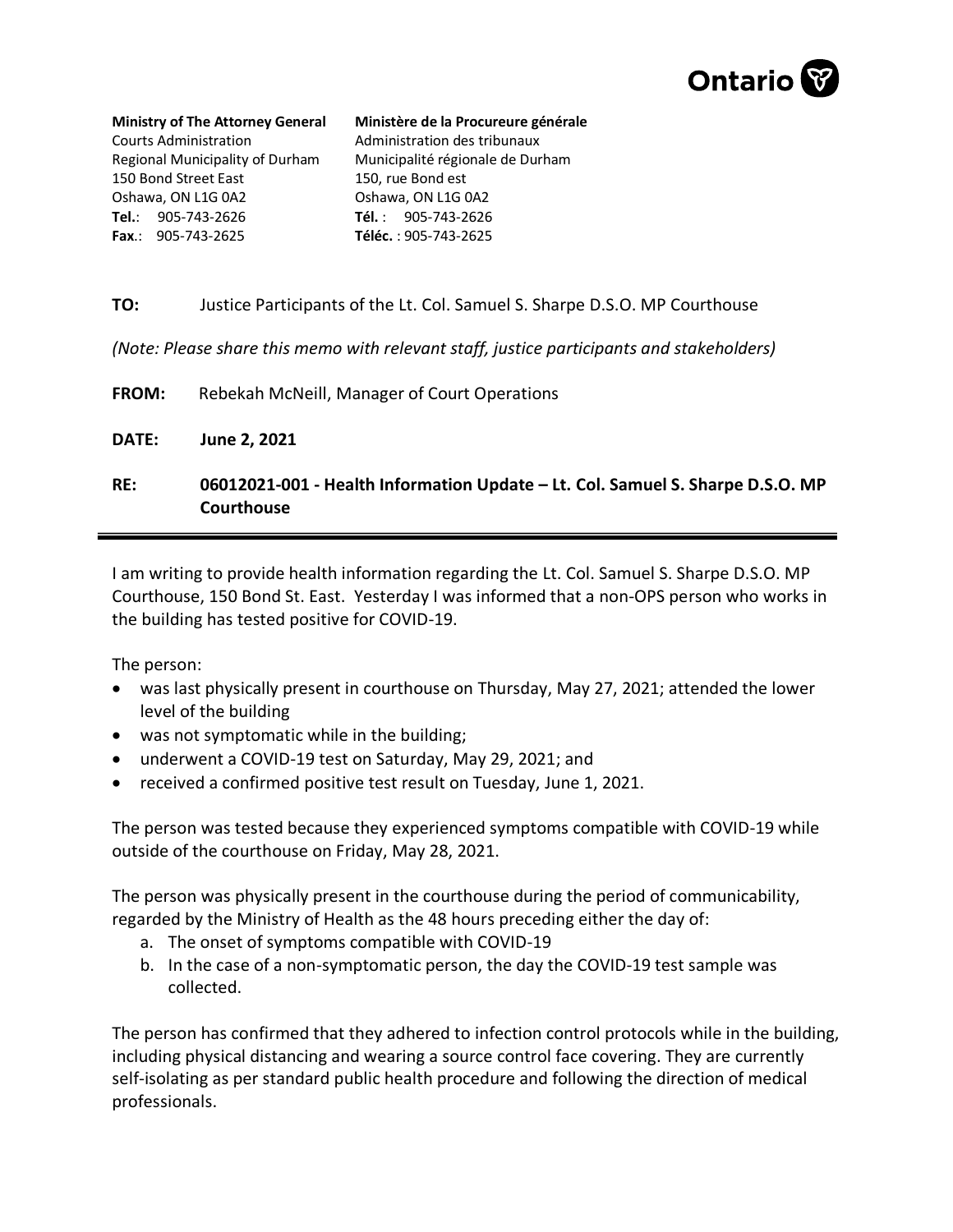At this time, the Ministry has completed a Preliminary Workplace Exposure Risk Assessment (PWERA) to identify any other persons/individuals in the courthouse that potentially experienced a high-risk exposure to the probable/confirmed positive case. A High-Risk Exposure occurs when a Person/Individual:

- was living in the same household with a probable/confirmed positive case while the case was infectious and not self-isolating
- had direct contact with infectious body fluids of a probable/confirmed positive case (e.g., coughed on or sneezed on)
- had direct physical contact with the probable/confirmed positive case (e.g. hugging, kissing, hand-shaking) that is more than a transient interaction (i.e. brushing by someone, handing paper etc.)
- had close interaction<sup>\*</sup> (less than 6ft or 2m) with a probable/confirmed positive case while not consistently wearing PPE (both a surgical/procedural mask and eye protection)

## **Unless**

\_\_\_\_\_\_\_\_\_\_\_\_\_\_\_\_\_\_\_\_\_\_\_\_\_\_\_\_\_

 $\checkmark$  the *Person* was consistently wearing a surgical procedural mask without eye protection

## **AND**

 $\checkmark$  was continuously separated from the probable/confirmed positive case by an impermeable barrier (i.e. plexiglass, wall) which would then reduce this interaction to a low-risk event

\*N.B. Interaction means more than a brief, transient encounter (i.e. does not include passing someone in a hallway)

The [Ministry of Health Guidance](http://www.health.gov.on.ca/en/pro/programs/publichealth/coronavirus/docs/contact_mngmt/management_cases_contacts.pdf) informs us that Persons/Individuals experiencing a High-Risk Exposure to a probable/confirmed positive case are to self-isolate for 14 days and be tested for COVID-19.

All others not meeting the above criteria are considered Low-Risk Exposures that only require continued self-monitoring for symptoms compatible with COVID-19. If you begin to experience [symptoms compatible with COVID-19,](https://www.ontario.ca/page/covid-19-stop-spread) you should self-isolate, consult with your health care provider and/or take the Ministry of Health [on-line self-assessment](https://covid-19.ontario.ca/self-assessment/) for further information.

As a result of the PWERA process, the Ministry has not identified any potential high-risk exposures in the workplace related to this case.

 $1$  A COVID-19 outbreak may be declared by the local Public Health Unit when there are two or more positive cases of COVID-19 with an epidemiological link in the workplace (e.g., same work area, same shift) within a 14-day period where both cases could have reasonably acquired their infection in the workplace, such as there being no obvious source of infection outside the workplace or a known exposure in the workplace.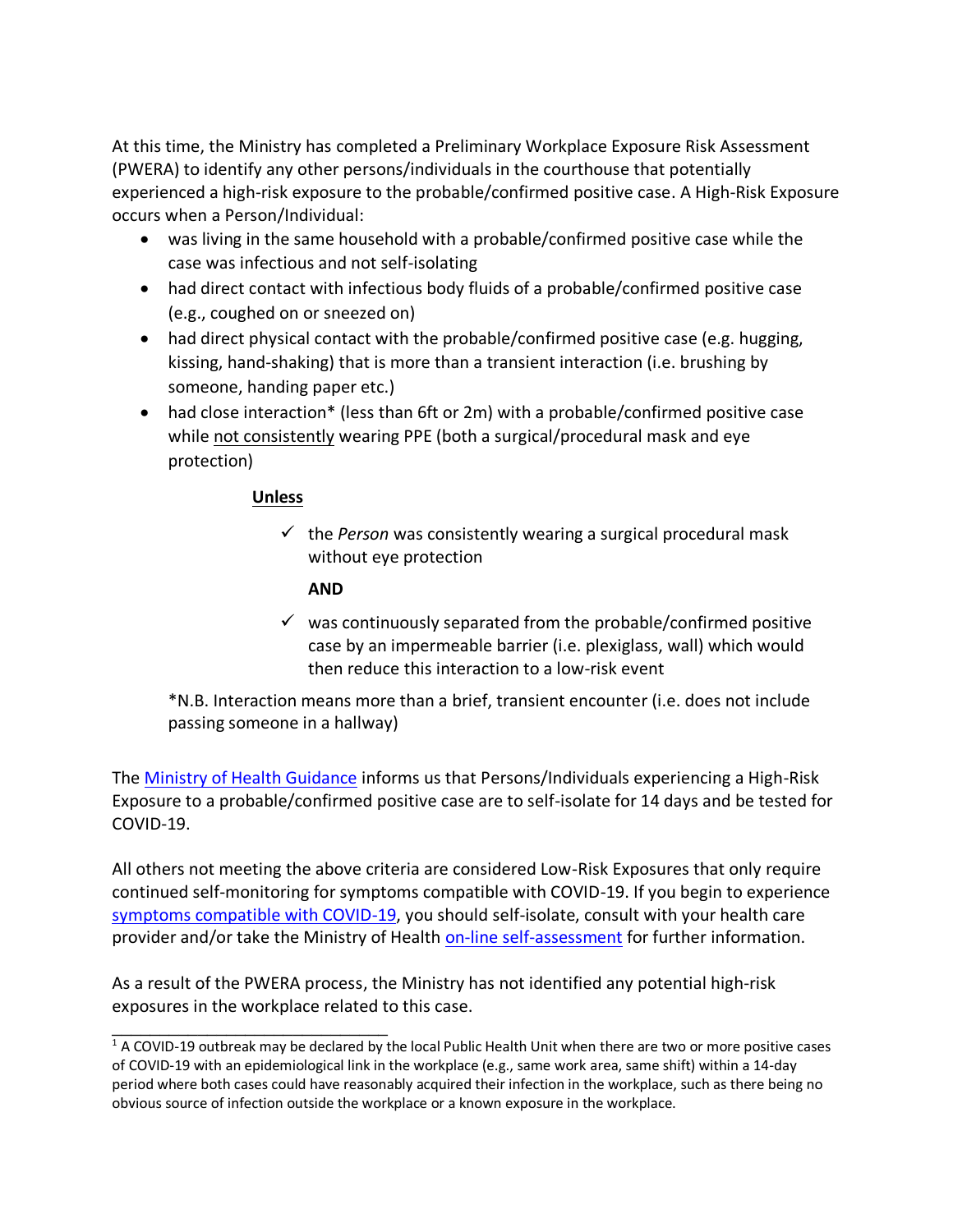For clarity, if you are deemed a potential or confirmed High-Risk Exposure either by way of the preliminary workplace exposure risk assessment process or through a contact tracing process undertaken by Public Health, you will be notified by the ministry or Public Health and provided with instructions. If you are not contacted, then you are at low-risk of having been exposed to COVID-19 in this case.

In responding to this case, as in all cases of COVID-19, the ministry is relying upon the expertise and guidance of public health officials.

Management has been in contact with the Durham Region Health Department about the specific circumstances of this case and have conveyed the results of the PWERA. Management sought advice from the Durham Region Health Department about any additional precautions that are required by the ministry. They have advised that no further actions need to be taken.

The Durham Region Health Department will take necessary steps to reduce transmission of COVID-19 and will proceed based on the specific circumstances of each individual case. They will conduct any further contact tracing they deem appropriate. The Ministry will provide all necessary assistance to Public Health in this regard if required.

Enhanced cleaning of the building has been in effect since March 2020. Out of an abundance of caution, a one-time targeted cleaning has been completed for areas in which the person was present which are not part of the areas currently subject to daily enhanced cleaning protocols.

Management will continue to monitor this situation and will provide updates should further information that may impact the health and safety of building occupants become available.

As you know, MAG's policies, including physical distancing, hand hygiene, PPE and source control face coverings, are in place to reduce the possibility of virus transmission in the workplace. I urge you to continue to be proactive at all times in following the precautions in place in the building. When followed, the suite of overlapping preventative measures within our courthouse are robust and effective at mitigating the risk of COVID-19 transmission.

I understand that this situation may cause you concern. Your health and safety is of the highest priority for us. We are in ongoing discussions with Public Health and will continue to follow their guidance around best practices to ensure your safety.

I would also like to remind you that the Employee Family Assistance Program is always available to support an employee's well-being. You can learn more [here.](https://intra.ontario.ca/ops/efap)

As a reminder, coronaviruses are spread mainly from person to person through close contact. There are everyday actions that can help prevent the spread of germs that cause respiratory illnesses. These include: